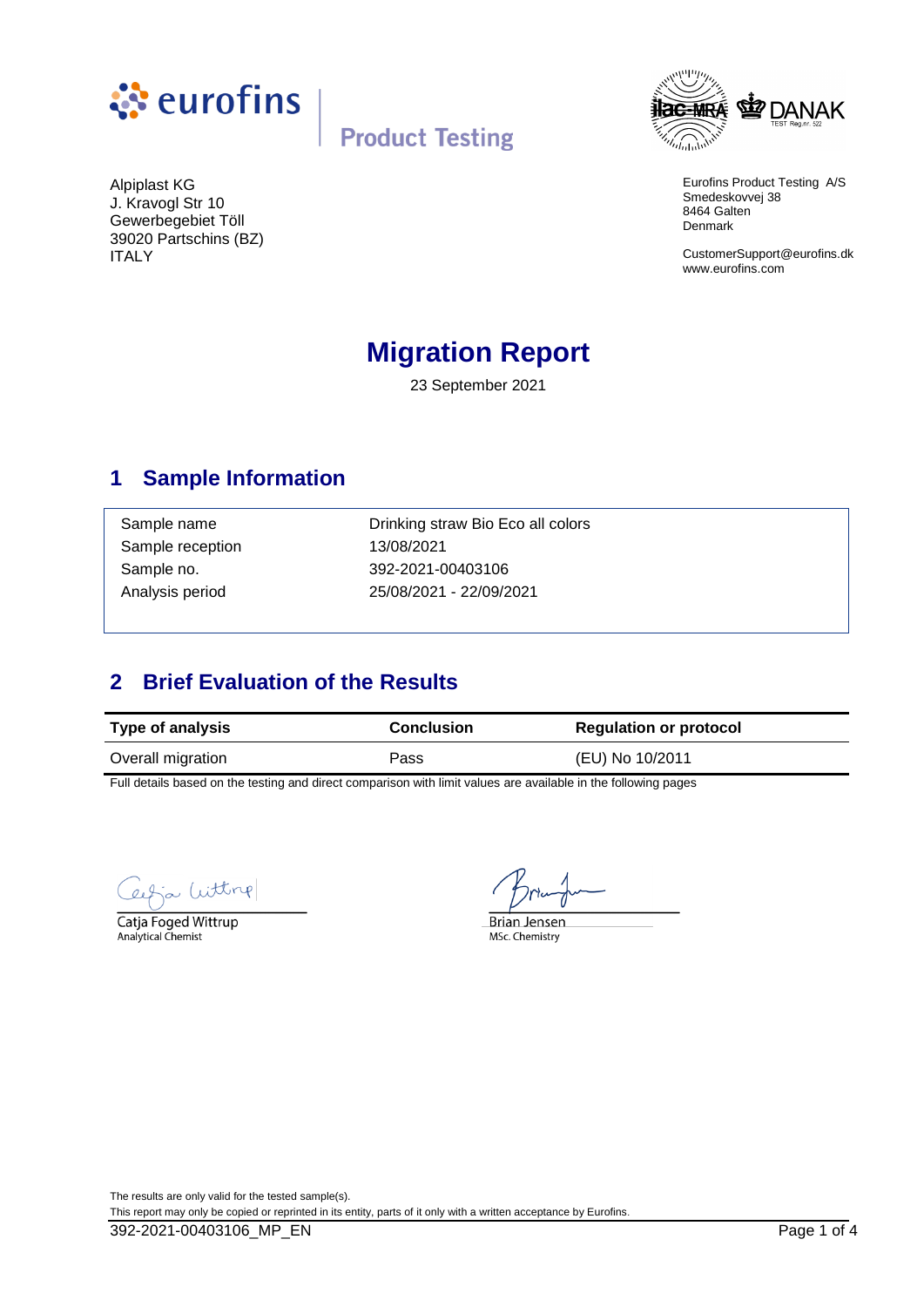



## **3 Applied Test Methods**

#### **3.1 General Test References**

| <b>Method</b>         | <b>Parameter</b>                      | Analysis principle                                    | <b>LOD</b>             | $Um$ $\%$ |
|-----------------------|---------------------------------------|-------------------------------------------------------|------------------------|-----------|
| NMKL 86¤ <sup>1</sup> | Aerobic Plate Count 30°C              | E-Cultural technique<br>(non-chromogenic media)       | 10 $ctu/g$             |           |
| NMKL 98¤ <sup>1</sup> | Yeasts & Moulds                       | E-Cultural technique<br>(non-chromogenic media)       | 10 $ctu/g$             |           |
| EN 1186-3:2002        | Preparation for migration             | Exposure to 3% acetic acid by total<br>immersion      |                        |           |
| EN 1186-1:2002        | Overall migration into 3% acetic acid | Gravimetry                                            | 1 $mq/dm^2$            | 20%       |
| EN 1186-3:2002        | Preparation for migration             | Exposure to 50% ethanol by total<br>immersion         |                        |           |
| EN 1186-1:2002        | Overall migration into 50% ethanol    | Gravimetry                                            | 1 mg/dm <sup>2</sup>   | 20%       |
| EN 1186-3:2002        | Preparation for migration             | Exposure to demineralised water by<br>total immersion |                        |           |
| EN 1186-1:2002        | Overall migration into water          | Gravimetry                                            | 1 mg/dm <sup>2</sup>   | 20%       |
| EN 1186-2:2002        | Preparation for migration             | Exposure to olive oil by total immersion              |                        |           |
| EN 1186-1:2002        | Overall migration into olive oil      | Gravimetry                                            | $2$ mg/dm <sup>2</sup> | 30%       |

#### **3.2 Test Conditions**

| <b>Simulant</b>     | <b>Technique</b> | Area exposed         | <b>Volume</b><br>(Simulant) | <b>Migration Conditions</b> |
|---------------------|------------------|----------------------|-----------------------------|-----------------------------|
|                     |                  | $\lceil dm^2 \rceil$ | [ML]                        |                             |
| 3% acetic acid      | Immersion        | 2.1                  | 100                         | 24 Hours at 40°C            |
| 50% ethanol         | Immersion        | 2.1                  | 100                         | 24 Hours at 40°C            |
| Demineralised water | Immersion        | 2.1                  | 100                         | 24 Hours at 40°C            |
| Olive oil           | Immersion        | 2.0                  | 100                         | 24 Hours at 40°C            |

l

Um(%): The expanded uncertainty Um(%) equals 2 x RSD%. For further information please visit www.eurofins.dk/uncertainty The results are only valid for the tested sample(s).

This report may only be copied or reprinted in its entity, parts of it only with a written acceptance by Eurofins.

<sup>1</sup> Eurofins Steins Laboratorium A/S : DS EN ISO/IEC 17025 DANAK 222

<sup>\*:</sup> Not accredited ¤: Internal test method

<sup>&</sup>lt;: Less than n.d: Not detected

LOD: Limit of detection LOQ: Limit of quantification

<sup>&</sup>gt;: Greater than n.m: Not measurable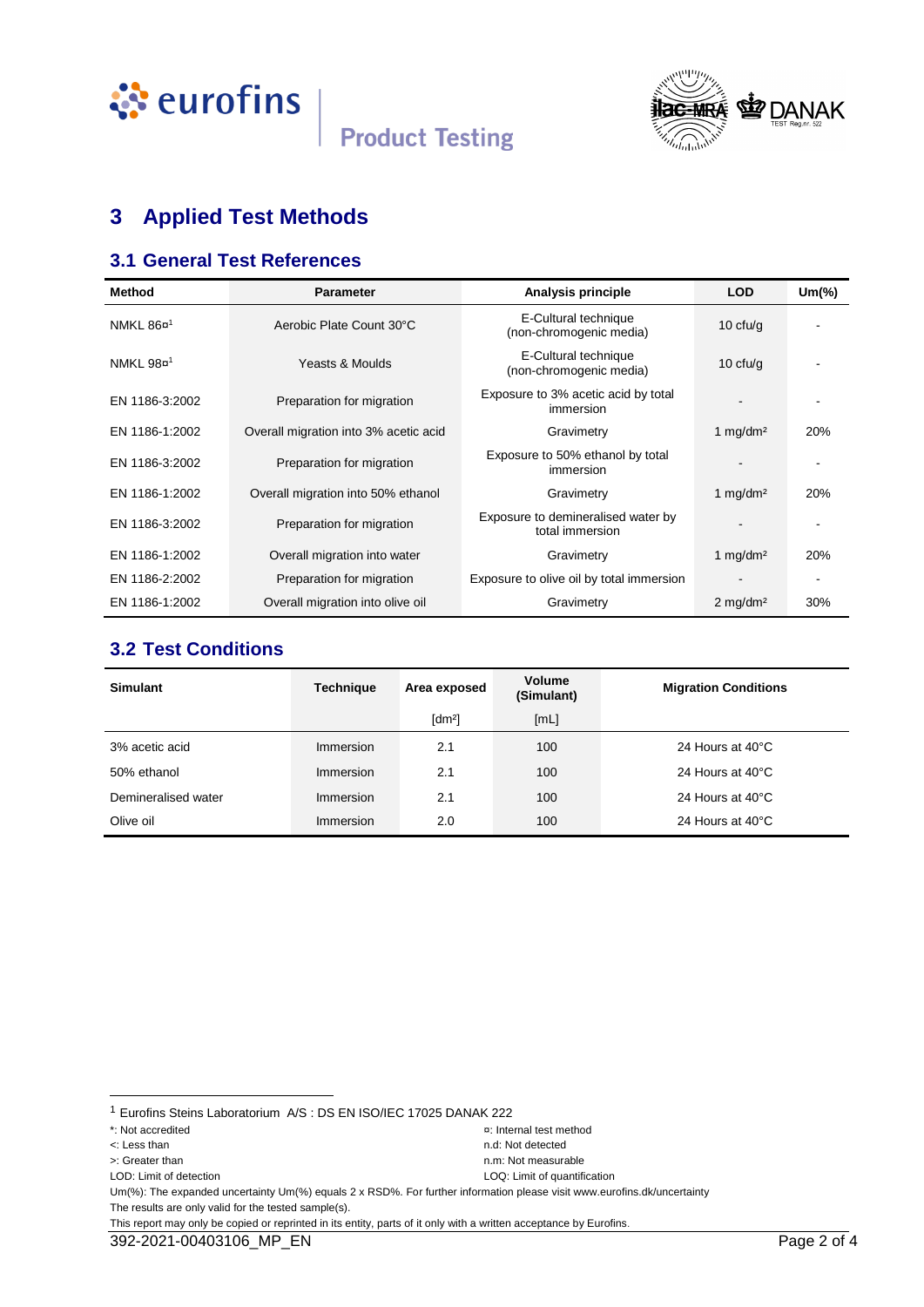



#### **4 Results**

#### **4.1 Overall migration**

| <b>Simulant</b>            | Single determinations |                       |                       | Average               | <b>OML</b> value      |
|----------------------------|-----------------------|-----------------------|-----------------------|-----------------------|-----------------------|
|                            | [mg/dm <sup>2</sup> ] | [mg/dm <sup>2</sup> ] | [mg/dm <sup>2</sup> ] | [mg/dm <sup>2</sup> ] | [mg/dm <sup>2</sup> ] |
| 3% acetic acid             | $<$ 1                 | < 1                   | $<$ 1                 | $\lt$ 1               | 10                    |
| 50% ethanol                | $<$ 1                 | < 1                   | $<$ 1                 | $\lt$ 1               | 10                    |
| <b>Demineralised water</b> | $<$ 1                 | < 1                   | $<$ 1                 | $\lt$ 1               | 10                    |
| Olive oil                  | < 2                   | < 2                   | < 2                   | $\lt 2$               | 10                    |

#### **4.2 Microbial Analysis**

| <b>Parameter</b>           | <b>Result</b> |
|----------------------------|---------------|
|                            | [ctu/g]       |
| Aerobic Plate Count 30°C   | < 10          |
| <b>Yeasts &amp; Moulds</b> | < 10          |

#### **5 Summary and Evaluation of the Results**

The results for overall migration **are below** the threshold value of 10 mg/dm².

Consequently, the product tested **complies** with the requirements in Commission Regulation (EU) No 10/2011 with amendments up to and including Commission Regulation (EU) 2020/1245 on plastic materials and articles intended to come into contact with food for the above mentioned test conditions.

#### **5.1 Decision Rules**

Eurofins Product Testing A/S, declare statement of conformity based on the "Binary Statement for Simple Acceptance Rule" described in ILAC's "Guidelines on decision Rules and Statements of Conformity" ILAC-G8:09/2019.

This means that results above the detection limit are always reported with two significant digits. Results are evaluated with the same number of significant digits as the corresponding limit values, and conformity is based on results being less than or equal to limit values.

For further information please visit www.eurofins.dk/product-testing/om-os/beslutningsregler/

\*: Not accredited ¤: Internal test method <: Less than n.d: Not detected >: Greater than next measurable than  $n \times 1$  is the measurable measurable n.m: Not measurable LOD: Limit of detection LOD: Limit of detection LOD: Limit of quantification Um(%): The expanded uncertainty Um(%) equals 2 x RSD%. For further information please visit www.eurofins.dk/uncertainty The results are only valid for the tested sample(s). This report may only be copied or reprinted in its entity, parts of it only with a written acceptance by Eurofins.